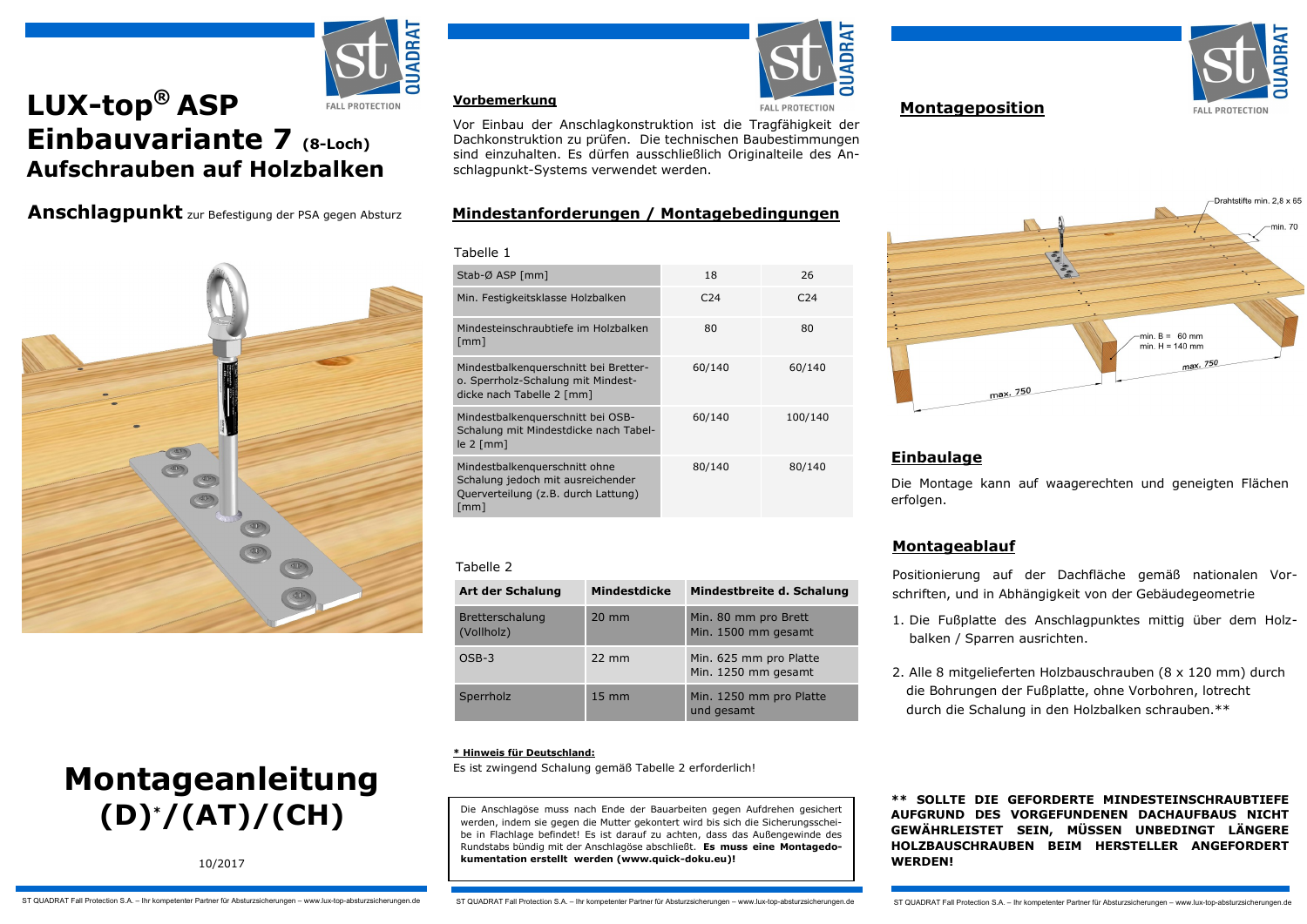

# **LUX-top® ASP EALL PROTECTION EV 7 (8-hole) Screwing onto wooden beam**

Anchor point for the attachment of PPE against falls from height



# **Installation Instructions (GB)**

10/2017

**Foreword**

beam [mm]

Tabel 1





**Installation Position**



Drahtstifte min. 2.8 x 6  $min B = 60 mm$  $min H = 140 mm$ max. 750

## **Installation arrangement**

Installation can take place on horizontal and sloped surfaces.

### **Installation process:**

Positioning on the roof according to national rules and depending on the dimension of the building.

- 1. Align the baseplate of the anchor point centric above the wooden beam / rafter.
- 2. Screw all 8 supplied wood construction screws (8 x 120 mm) perpendicularly and without pre-drilling through the roof boarding into the wooden beam, using the holes in the baseplate.**\***

**\* IF THE REQUIRED MINIMUM SCREWING-IN DEPTH IS NOT ENSURED DUE TO THE ROOF CONSTRUCTION FOUND ON SITE, LONGER WOODSCREWS MUST BE REQUESTED FROM THE MANUFACTURER!**

#### **Information for Germany:**  Roof boarding according to table 2 is absolutely necessary!

roof boarding made of planks (solid wood)

Tabel 2

The anchor eyebolt must be secured against untwisting after completion of the construction work by tightening it against the counter nut until the safety washer lies flat! Please make sure that the external thread of the rod is flush with the anchor eyebolt. **An installation documentation has to be made (www.quick-doku.eu)!**

**Type of roof boarding Min. thickness Min. width of the roof boarding**

OSB-3 22 mm Min. 625 mm per board

plywood 15 mm Min. 1250 mm per board and

20 mm Min. 80 mm per plank

overall

Min. 1500 mm overall

80 80

60/140 60/140

60/140 100/140

80/140 80/140

Min. 1250 mm overall

Before installing the anchor construction the load-bearing

Technical building regulations must be observed. Only original

capacity of the roofstructure must be ascertained.

**Minimum Requirements/ Conditions of Assembly** 

Rod-Ø ASP [mm] 18 26 Minimum wood strength class C24 C24 C24 C24

parts of the anchor point system must be used.

Minimum screwing-in depth into wooden

Minimum beam cross-section with roof boarding made of planks or plywood with a min. thickness according to tabel 2 [mm]

Minimum beam cross-section with roof boarding made of OSB with a min. thickness according to tabel 2 [mm]

Minimum beam cross-section without roof boarding but with sufficient lateral distribution (e.g. roof lathing) [mm]